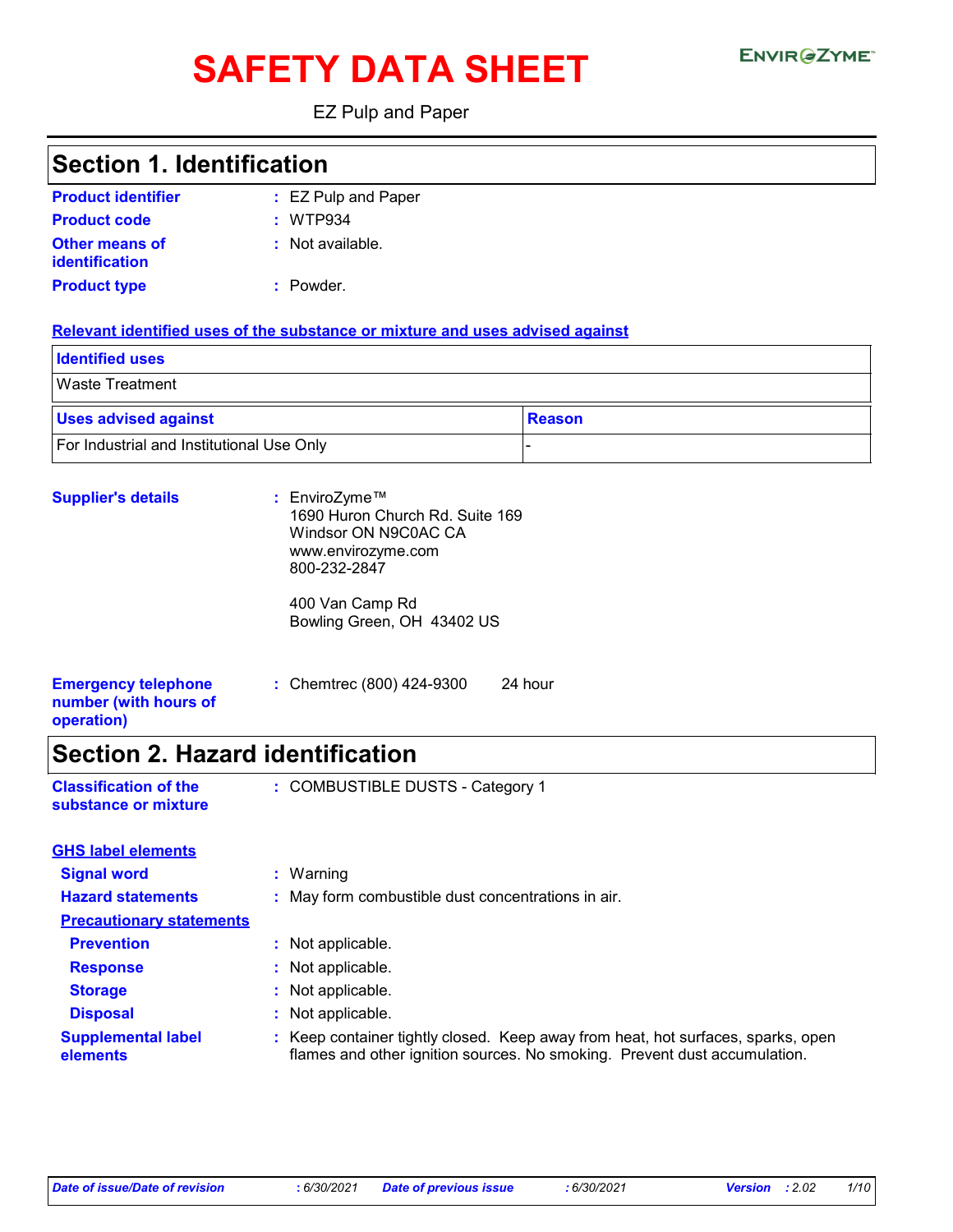### **Section 3. Composition/information on ingredients**

**Substance/mixture :**

**Other means of identification**

: Mixture

**:** Not available.

**There are no ingredients present which, within the current knowledge of the supplier and in the concentrations applicable, are classified as hazardous to health or the environment and hence require reporting in this section.**

**Occupational exposure limits, if available, are listed in Section 8.**

### **Section 4. First-aid measures**

#### **Description of necessary first aid measures**

| Eye contact         | : Immediately flush eyes with plenty of water, occasionally lifting the upper and lower<br>eyelids. Check for and remove any contact lenses. Continue to rinse for at least 10<br>minutes. Get medical attention if irritation occurs.                                                                                                                                                                                                                                                                                                                                                                                                                                                                                                                                                                                       |
|---------------------|------------------------------------------------------------------------------------------------------------------------------------------------------------------------------------------------------------------------------------------------------------------------------------------------------------------------------------------------------------------------------------------------------------------------------------------------------------------------------------------------------------------------------------------------------------------------------------------------------------------------------------------------------------------------------------------------------------------------------------------------------------------------------------------------------------------------------|
| <b>Inhalation</b>   | : Remove victim to fresh air and keep at rest in a position comfortable for breathing.<br>If not breathing, if breathing is irregular or if respiratory arrest occurs, provide<br>artificial respiration or oxygen by trained personnel. It may be dangerous to the<br>person providing aid to give mouth-to-mouth resuscitation. Get medical attention if<br>adverse health effects persist or are severe. If unconscious, place in recovery<br>position and get medical attention immediately. Maintain an open airway. Loosen<br>tight clothing such as a collar, tie, belt or waistband.                                                                                                                                                                                                                                 |
| <b>Skin contact</b> | : Flush contaminated skin with plenty of water. Remove contaminated clothing and<br>shoes. Get medical attention if symptoms occur. Wash clothing before reuse.<br>Clean shoes thoroughly before reuse.                                                                                                                                                                                                                                                                                                                                                                                                                                                                                                                                                                                                                      |
| <b>Ingestion</b>    | : Wash out mouth with water. Remove dentures if any. Remove victim to fresh air<br>and keep at rest in a position comfortable for breathing. If material has been<br>swallowed and the exposed person is conscious, give small quantities of water to<br>drink. Stop if the exposed person feels sick as vomiting may be dangerous. Do not<br>induce vomiting unless directed to do so by medical personnel. If vomiting occurs,<br>the head should be kept low so that vomit does not enter the lungs. Get medical<br>attention if adverse health effects persist or are severe. Never give anything by<br>mouth to an unconscious person. If unconscious, place in recovery position and get<br>medical attention immediately. Maintain an open airway. Loosen tight clothing such<br>as a collar, tie, belt or waistband. |

#### **Most important symptoms/effects, acute and delayed**

| <b>Potential acute health effects</b> |                                                                                                                                             |      |
|---------------------------------------|---------------------------------------------------------------------------------------------------------------------------------------------|------|
| Eye contact                           | : Exposure to airborne concentrations above statutory or recommended exposure<br>limits may cause irritation of the eyes.                   |      |
| <b>Inhalation</b>                     | : Exposure to airborne concentrations above statutory or recommended exposure<br>limits may cause irritation of the nose, throat and lungs. |      |
| <b>Skin contact</b>                   | : No known significant effects or critical hazards.                                                                                         |      |
| <b>Ingestion</b>                      | : No known significant effects or critical hazards.                                                                                         |      |
| <b>Over-exposure signs/symptoms</b>   |                                                                                                                                             |      |
| Eye contact                           | : Adverse symptoms may include the following:<br>irritation<br>redness                                                                      |      |
| <b>Inhalation</b>                     | : Adverse symptoms may include the following:<br>respiratory tract irritation<br>coughing                                                   |      |
| <b>Skin contact</b>                   | : No specific data.                                                                                                                         |      |
| <b>Ingestion</b>                      | : No specific data.                                                                                                                         |      |
| Date of issue/Date of revision        | : 2.02<br>:6/30/2021<br><b>Date of previous issue</b><br>:6/30/2021<br><b>Version</b>                                                       | 2/10 |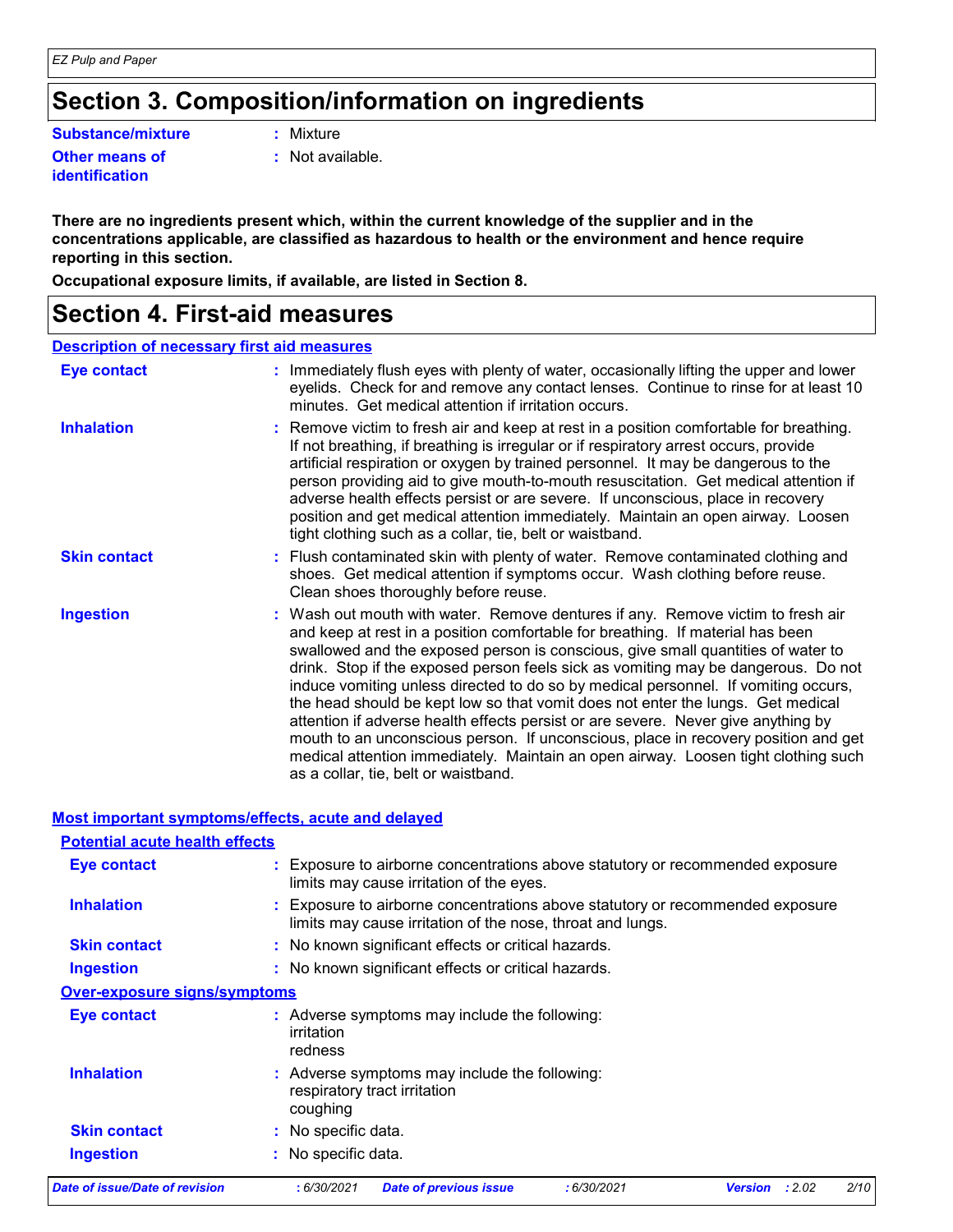### **Section 4. First-aid measures**

### **Protection of first-aiders :** No action shall be taken involving any personal risk or without suitable training. It may be dangerous to the person providing aid to give mouth-to-mouth resuscitation. **Notes to physician <b>:** Treat symptomatically. Contact poison treatment specialist immediately if large quantities have been ingested or inhaled. **Specific treatments :** No specific treatment. **Indication of immediate medical attention and special treatment needed, if necessary**

**See toxicological information (Section 11)**

#### **Section 5. Fire-fighting measures :** Promptly isolate the scene by removing all persons from the vicinity of the incident if there is a fire. No action shall be taken involving any personal risk or without suitable training. Move containers from fire area if this can be done without risk. Use water spray to keep fire-exposed containers cool. **Hazardous thermal decomposition products Specific hazards arising from the chemical** Decomposition products may include the following materials: **:** carbon dioxide carbon monoxide halogenated compounds metal oxide/oxides May form explosible dust-air mixture if dispersed. **:** Fire-fighters should wear appropriate protective equipment and self-contained **:** breathing apparatus (SCBA) with a full face-piece operated in positive pressure mode. **Special protective equipment for fire-fighters** Use dry chemical powder. **: Extinguishing media** Avoid high pressure media which could cause the formation of a potentially **:** explosible dust-air mixture. **Suitable extinguishing media Unsuitable extinguishing media Special protective actions for fire-fighters**

### **Section 6. Accidental release measures**

#### **Personal precautions, protective equipment and emergency procedures**

| <b>For non-emergency</b><br>personnel | : No action shall be taken involving any personal risk or without suitable training.<br>Evacuate surrounding areas. Keep unnecessary and unprotected personnel from<br>entering. Do not touch or walk through spilled material. Shut off all ignition sources.<br>No flares, smoking or flames in hazard area. Avoid breathing dust. Provide<br>adequate ventilation. Wear appropriate respirator when ventilation is inadequate.<br>Put on appropriate personal protective equipment. |
|---------------------------------------|----------------------------------------------------------------------------------------------------------------------------------------------------------------------------------------------------------------------------------------------------------------------------------------------------------------------------------------------------------------------------------------------------------------------------------------------------------------------------------------|
| For emergency responders              | : If specialized clothing is required to deal with the spillage, take note of any<br>information in Section 8 on suitable and unsuitable materials. See also the<br>information in "For non-emergency personnel".                                                                                                                                                                                                                                                                      |
| <b>Environmental precautions</b>      | : Avoid dispersal of spilled material and runoff and contact with soil, waterways,<br>drains and sewers. Inform the relevant authorities if the product has caused<br>environmental pollution (sewers, waterways, soil or air).                                                                                                                                                                                                                                                        |

#### **Methods and materials for containment and cleaning up**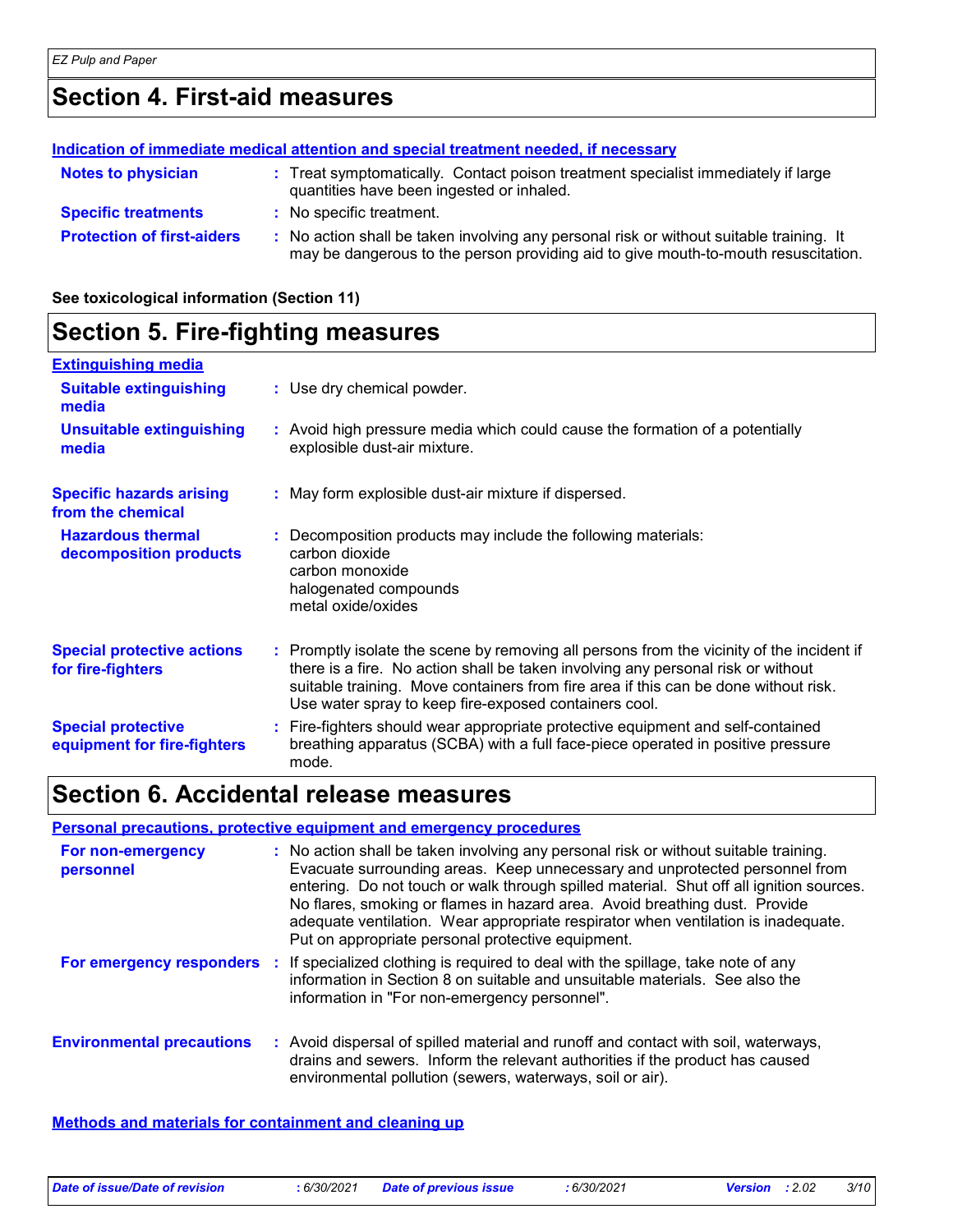### **Section 6. Accidental release measures**

| <b>Small spill</b> | : Move containers from spill area. Use spark-proof tools and explosion-proof<br>equipment. Vacuum or sweep up material and place in a designated, labeled waste<br>container. Dispose of via a licensed waste disposal contractor.                                                                                                                                                                                                                                                                    |
|--------------------|-------------------------------------------------------------------------------------------------------------------------------------------------------------------------------------------------------------------------------------------------------------------------------------------------------------------------------------------------------------------------------------------------------------------------------------------------------------------------------------------------------|
| <b>Large spill</b> | : Move containers from spill area. Use spark-proof tools and explosion-proof<br>equipment. Approach release from upwind. Prevent entry into sewers, water<br>courses, basements or confined areas. Vacuum or sweep up material and place in<br>a designated, labeled waste container. Avoid creating dusty conditions and prevent<br>wind dispersal. Dispose of via a licensed waste disposal contractor. Note: see<br>Section 1 for emergency contact information and Section 13 for waste disposal. |

### **Section 7. Handling and storage**

#### **Precautions for safe handling**

| <b>Protective measures</b>                                                | : Put on appropriate personal protective equipment (see Section 8). Do not ingest.<br>Avoid contact with eyes, skin and clothing. Avoid breathing dust. Avoid the creation<br>of dust when handling and avoid all possible sources of ignition (spark or flame).<br>Prevent dust accumulation. Use only with adequate ventilation. Wear appropriate<br>respirator when ventilation is inadequate. Keep in the original container or an<br>approved alternative made from a compatible material, kept tightly closed when not<br>in use. Electrical equipment and lighting should be protected to appropriate<br>standards to prevent dust coming into contact with hot surfaces, sparks or other<br>ignition sources. Take precautionary measures against electrostatic discharges. To<br>avoid fire or explosion, dissipate static electricity during transfer by grounding and<br>bonding containers and equipment before transferring material. Empty containers<br>retain product residue and can be hazardous. Do not reuse container. |  |
|---------------------------------------------------------------------------|---------------------------------------------------------------------------------------------------------------------------------------------------------------------------------------------------------------------------------------------------------------------------------------------------------------------------------------------------------------------------------------------------------------------------------------------------------------------------------------------------------------------------------------------------------------------------------------------------------------------------------------------------------------------------------------------------------------------------------------------------------------------------------------------------------------------------------------------------------------------------------------------------------------------------------------------------------------------------------------------------------------------------------------------|--|
| <b>Advice on general</b><br>occupational hygiene                          | : Eating, drinking and smoking should be prohibited in areas where this material is<br>handled, stored and processed. Workers should wash hands and face before<br>eating, drinking and smoking. Remove contaminated clothing and protective<br>equipment before entering eating areas. See also Section 8 for additional<br>information on hygiene measures.                                                                                                                                                                                                                                                                                                                                                                                                                                                                                                                                                                                                                                                                               |  |
| <b>Conditions for safe storage,</b><br>including any<br>incompatibilities | Store between the following temperatures: 20.5 to 23.8 $^{\circ}$ C (68.9 to 74.8 $^{\circ}$ F). Store in<br>accordance with local regulations. Store in a segregated and approved area. Store<br>in original container protected from direct sunlight in a dry, cool and well-ventilated<br>area, away from incompatible materials (see Section 10) and food and drink.<br>Eliminate all ignition sources. Separate from oxidizing materials. Keep container<br>tightly closed and sealed until ready for use. Containers that have been opened<br>must be carefully resealed and kept upright to prevent leakage. Do not store in<br>unlabeled containers. Use appropriate containment to avoid environmental<br>contamination. See Section 10 for incompatible materials before handling or use.                                                                                                                                                                                                                                         |  |

### **Section 8. Exposure controls/personal protection**

### **Control parameters**

|  | <b>Occupational exposure limits</b> |  |  |  |
|--|-------------------------------------|--|--|--|
|--|-------------------------------------|--|--|--|

None.

```
Appropriate engineering 
controls
```
**:** Use only with adequate ventilation. If user operations generate dust, fumes, gas, vapor or mist, use process enclosures, local exhaust ventilation or other engineering controls to keep worker exposure to airborne contaminants below any recommended or statutory limits. The engineering controls also need to keep gas, vapor or dust concentrations below any lower explosive limits. Use explosion-proof ventilation equipment.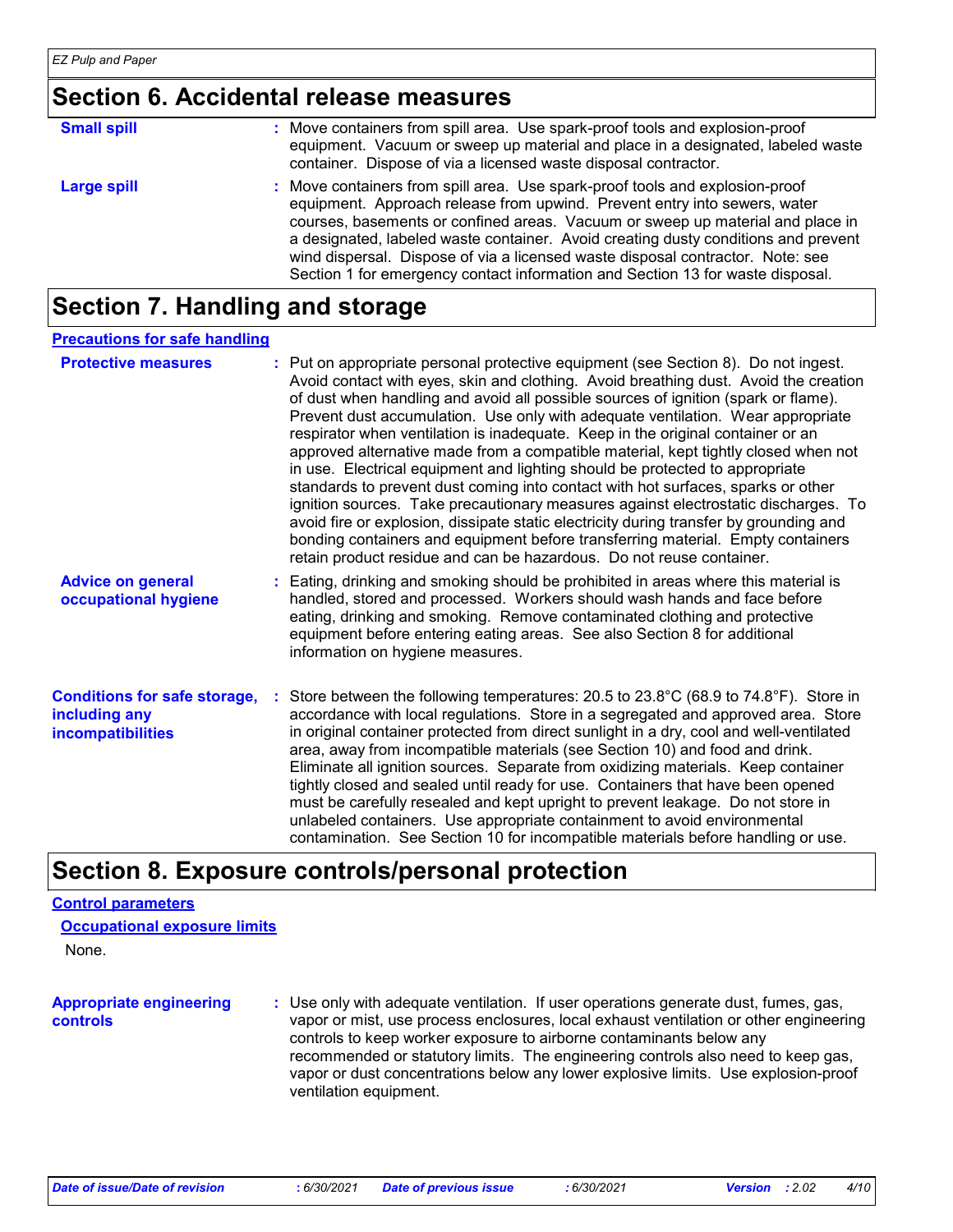### **Section 8. Exposure controls/personal protection**

| <b>Environmental exposure</b><br><b>controls</b> | : Emissions from ventilation or work process equipment should be checked to ensure<br>they comply with the requirements of environmental protection legislation. In some<br>cases, fume scrubbers, filters or engineering modifications to the process<br>equipment will be necessary to reduce emissions to acceptable levels.                                                                                                                                                                                                                                                                                         |
|--------------------------------------------------|-------------------------------------------------------------------------------------------------------------------------------------------------------------------------------------------------------------------------------------------------------------------------------------------------------------------------------------------------------------------------------------------------------------------------------------------------------------------------------------------------------------------------------------------------------------------------------------------------------------------------|
| <b>Individual protection measures</b>            |                                                                                                                                                                                                                                                                                                                                                                                                                                                                                                                                                                                                                         |
| <b>Hygiene measures</b>                          | : Wash hands, forearms and face thoroughly after handling chemical products, before<br>eating, smoking and using the lavatory and at the end of the working period.<br>Appropriate techniques should be used to remove potentially contaminated clothing.<br>Wash contaminated clothing before reusing. Ensure that eyewash stations and<br>safety showers are close to the workstation location.                                                                                                                                                                                                                       |
| <b>Eye/face protection</b>                       | Safety eyewear complying with an approved standard should be used when a risk<br>assessment indicates this is necessary to avoid exposure to liquid splashes, mists,<br>gases or dusts. If contact is possible, the following protection should be worn,<br>unless the assessment indicates a higher degree of protection: safety glasses with<br>side-shields. If operating conditions cause high dust concentrations to be produced,<br>use dust goggles.                                                                                                                                                             |
| <b>Skin protection</b>                           |                                                                                                                                                                                                                                                                                                                                                                                                                                                                                                                                                                                                                         |
| <b>Hand protection</b>                           | Chemical-resistant, impervious gloves complying with an approved standard should<br>be worn at all times when handling chemical products if a risk assessment indicates<br>this is necessary. Considering the parameters specified by the glove manufacturer,<br>check during use that the gloves are still retaining their protective properties. It<br>should be noted that the time to breakthrough for any glove material may be<br>different for different glove manufacturers. In the case of mixtures, consisting of<br>several substances, the protection time of the gloves cannot be accurately<br>estimated. |
| <b>Body protection</b>                           | : Personal protective equipment for the body should be selected based on the task<br>being performed and the risks involved and should be approved by a specialist<br>before handling this product.                                                                                                                                                                                                                                                                                                                                                                                                                     |
| <b>Other skin protection</b>                     | : Appropriate footwear and any additional skin protection measures should be<br>selected based on the task being performed and the risks involved and should be<br>approved by a specialist before handling this product.                                                                                                                                                                                                                                                                                                                                                                                               |
| <b>Respiratory protection</b>                    | Based on the hazard and potential for exposure, select a respirator that meets the<br>appropriate standard or certification. Respirators must be used according to a<br>respiratory protection program to ensure proper fitting, training, and other important<br>aspects of use.                                                                                                                                                                                                                                                                                                                                       |

### **Section 9. Physical and chemical properties**

| <b>Appearance</b>                               |                    |
|-------------------------------------------------|--------------------|
| <b>Physical state</b>                           | : Solid. [Powder.] |
| <b>Color</b>                                    | : Brown.           |
| <b>Odor</b>                                     | : Not available.   |
| <b>Odor threshold</b>                           | : Not available.   |
| pH                                              | : Not applicable.  |
| <b>Melting point</b>                            | : Not available.   |
| <b>Boiling point</b>                            | $:$ Not available. |
| <b>Flash point</b>                              | $:$ Not available. |
| <b>Evaporation rate</b>                         | : Not applicable.  |
| <b>Flammability (solid, gas)</b>                | : Not available.   |
| Lower and upper explosive<br>(flammable) limits | $:$ Not available. |
| <b>Vapor pressure</b>                           | : Not applicable.  |

*Date of issue/Date of revision* **:** *6/30/2021 Date of previous issue : 6/30/2021 Version : 2.02 5/10*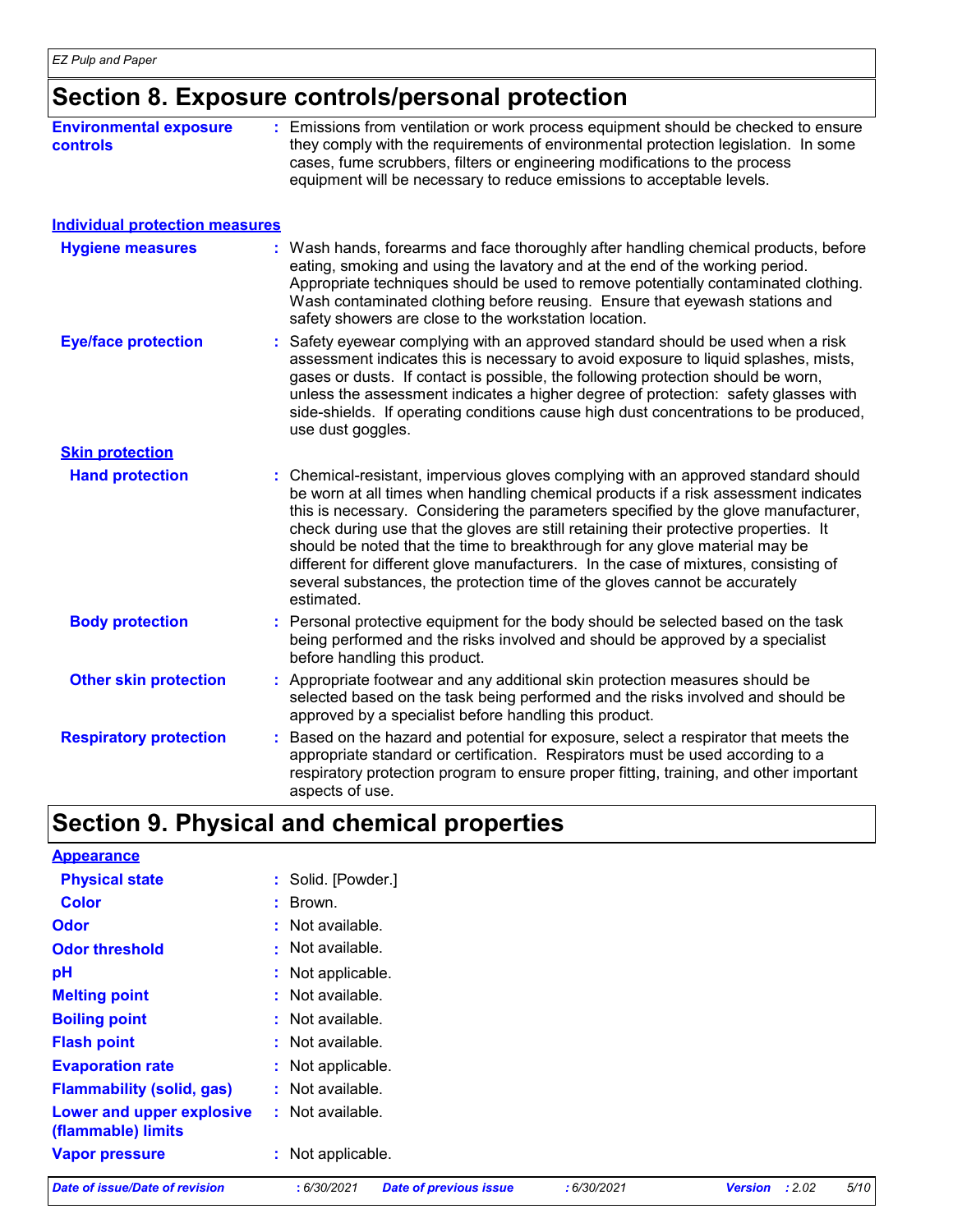# **Section 9. Physical and chemical properties**

| <b>Vapor density</b>                              | : Not available.                                                          |
|---------------------------------------------------|---------------------------------------------------------------------------|
| <b>Relative density</b>                           | : Not applicable.                                                         |
| <b>Solubility</b>                                 | : Partially soluble in the following materials: cold water and hot water. |
| <b>Solubility in water</b>                        | : Not available.                                                          |
| <b>Partition coefficient: n-</b><br>octanol/water | $:$ Not available.                                                        |
| <b>Auto-ignition temperature</b>                  | $:$ Not available.                                                        |
| <b>Decomposition temperature</b>                  | : Not available.                                                          |
| <b>Viscosity</b>                                  | : Not available.                                                          |
| Flow time (ISO 2431)                              | : Not available.                                                          |

### **Section 10. Stability and reactivity**

| <b>Reactivity</b>                                   | : No specific test data related to reactivity available for this product or its ingredients.                                                                                                                                                                                                                                                                          |
|-----------------------------------------------------|-----------------------------------------------------------------------------------------------------------------------------------------------------------------------------------------------------------------------------------------------------------------------------------------------------------------------------------------------------------------------|
| <b>Chemical stability</b>                           | : The product is stable.                                                                                                                                                                                                                                                                                                                                              |
| <b>Possibility of hazardous</b><br><b>reactions</b> | : Hazardous reactions or instability may occur under certain conditions of storage or<br>use.                                                                                                                                                                                                                                                                         |
| <b>Conditions to avoid</b>                          | : Avoid the creation of dust when handling and avoid all possible sources of ignition<br>(spark or flame). Take precautionary measures against electrostatic discharges.<br>To avoid fire or explosion, dissipate static electricity during transfer by grounding<br>and bonding containers and equipment before transferring material. Prevent dust<br>accumulation. |
| <b>Incompatible materials</b>                       | : Reactive or incompatible with the following materials: moisture.                                                                                                                                                                                                                                                                                                    |
| <b>Hazardous decomposition</b><br>products          | : Under normal conditions of storage and use, hazardous decomposition products<br>should not be produced.                                                                                                                                                                                                                                                             |

# **Section 11. Toxicological information**

#### **Information on toxicological effects**

#### **Acute toxicity**

Not available.

#### **Irritation/Corrosion**

Not available.

### **Sensitization**

Not available.

### **Mutagenicity**

Not available.

#### **Carcinogenicity**

Not available.

### **Reproductive toxicity**

Not available.

### **Teratogenicity**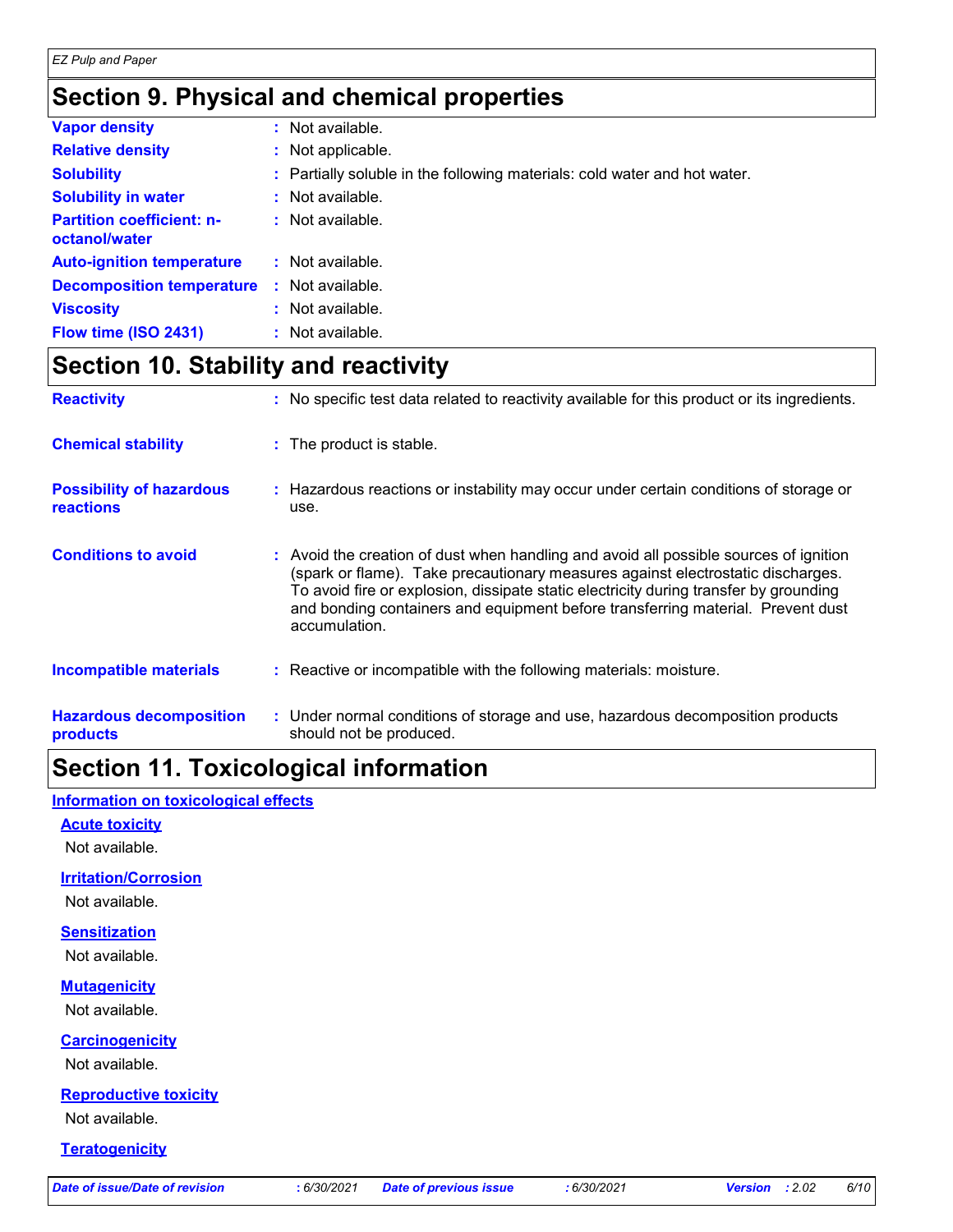### **Section 11. Toxicological information**

### Not available.

### **Specific target organ toxicity (single exposure)**

Not available.

### **Specific target organ toxicity (repeated exposure)**

Not available.

#### **Aspiration hazard**

Not available.

| Information on the likely<br>routes of exposure | : Routes of entry anticipated: Oral, Dermal.<br>Routes of entry not anticipated: Inhalation.                                                |
|-------------------------------------------------|---------------------------------------------------------------------------------------------------------------------------------------------|
| <b>Potential acute health effects</b>           |                                                                                                                                             |
| <b>Eye contact</b>                              | : Exposure to airborne concentrations above statutory or recommended exposure<br>limits may cause irritation of the eyes.                   |
| <b>Inhalation</b>                               | : Exposure to airborne concentrations above statutory or recommended exposure<br>limits may cause irritation of the nose, throat and lungs. |
| <b>Skin contact</b>                             | : No known significant effects or critical hazards.                                                                                         |
| <b>Ingestion</b>                                | : No known significant effects or critical hazards.                                                                                         |

#### **Symptoms related to the physical, chemical and toxicological characteristics**

| <b>Eye contact</b>  | : Adverse symptoms may include the following:<br>irritation<br>redness                    |
|---------------------|-------------------------------------------------------------------------------------------|
| <b>Inhalation</b>   | : Adverse symptoms may include the following:<br>respiratory tract irritation<br>coughing |
| <b>Skin contact</b> | : No specific data.                                                                       |
| <b>Ingestion</b>    | : No specific data.                                                                       |

#### **Delayed and immediate effects and also chronic effects from short and long term exposure**

| <b>Short term exposure</b>                        |                                                                                        |
|---------------------------------------------------|----------------------------------------------------------------------------------------|
| <b>Potential immediate</b><br><b>effects</b>      | $:$ Not available.                                                                     |
| <b>Potential delayed effects</b>                  | : Not available.                                                                       |
| <b>Long term exposure</b>                         |                                                                                        |
| <b>Potential immediate</b><br><b>effects</b>      | $:$ Not available.                                                                     |
| <b>Potential delayed effects : Not available.</b> |                                                                                        |
| <b>Potential chronic health effects</b>           |                                                                                        |
| Not available.                                    |                                                                                        |
| <b>General</b>                                    | : Repeated or prolonged inhalation of dust may lead to chronic respiratory irritation. |
| <b>Carcinogenicity</b>                            | : No known significant effects or critical hazards.                                    |
| <b>Mutagenicity</b>                               | : No known significant effects or critical hazards.                                    |
| <b>Teratogenicity</b>                             | : No known significant effects or critical hazards.                                    |
| <b>Developmental effects</b>                      | : No known significant effects or critical hazards.                                    |
| <b>Fertility effects</b>                          | : No known significant effects or critical hazards.                                    |
|                                                   |                                                                                        |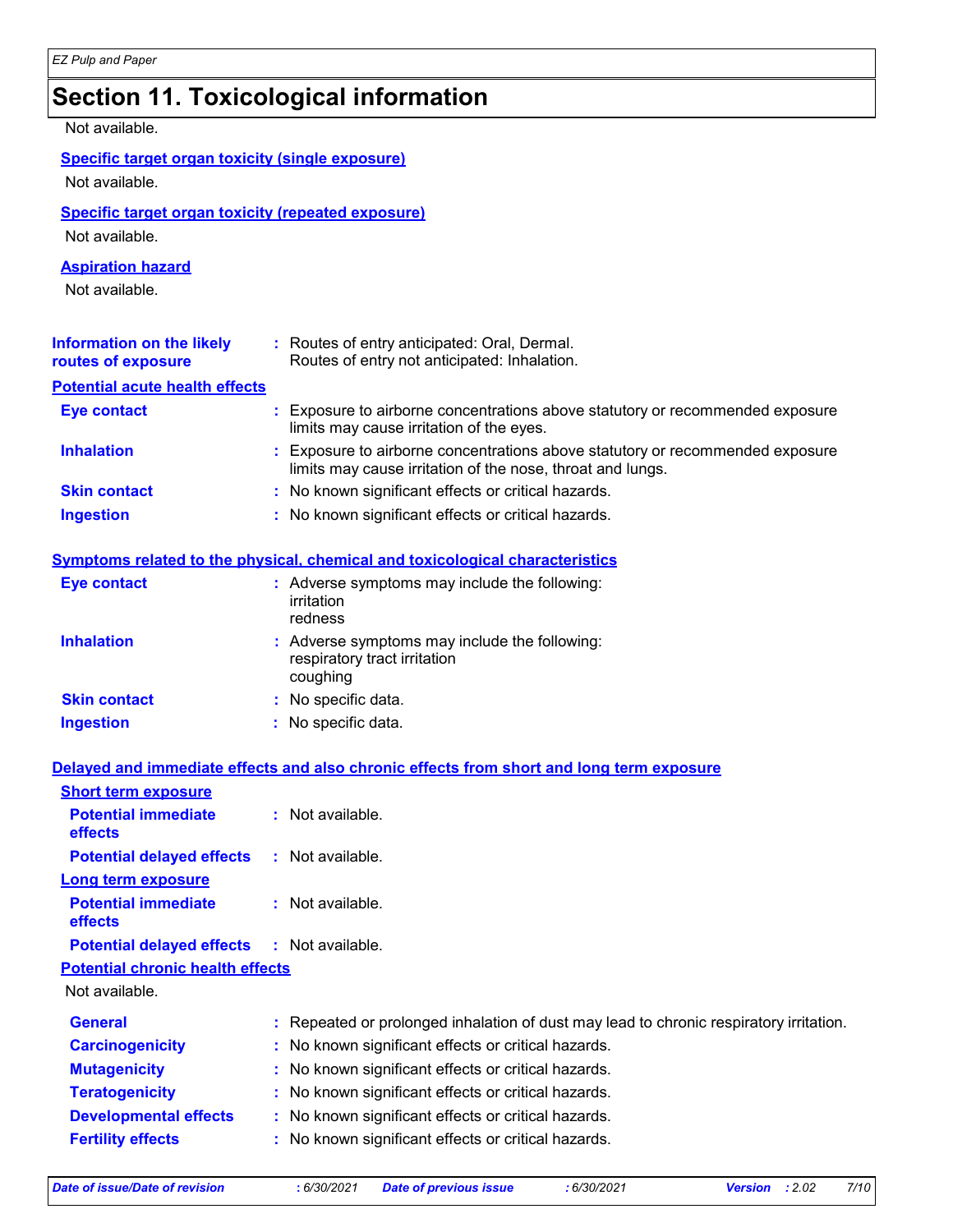### **Section 11. Toxicological information**

**Numerical measures of toxicity**

**Acute toxicity estimates**

Not available.

### **Section 12. Ecological information**

#### **Toxicity**

Not available.

#### **Persistence and degradability**

Not available.

#### **Bioaccumulative potential**

Not available.

### **Mobility in soil**

**Soil/water partition coefficient (KOC) :** Not available.

**Other adverse effects** : No known significant effects or critical hazards.

### **Section 13. Disposal considerations**

**Disposal methods :**

The generation of waste should be avoided or minimized wherever possible. Disposal of this product, solutions and any by-products should at all times comply with the requirements of environmental protection and waste disposal legislation and any regional local authority requirements. Dispose of surplus and nonrecyclable products via a licensed waste disposal contractor. Waste should not be disposed of untreated to the sewer unless fully compliant with the requirements of all authorities with jurisdiction. Waste packaging should be recycled. Incineration or landfill should only be considered when recycling is not feasible. This material and its container must be disposed of in a safe way. Care should be taken when handling emptied containers that have not been cleaned or rinsed out. Empty containers or liners may retain some product residues. Avoid dispersal of spilled material and runoff and contact with soil, waterways, drains and sewers.

### **Section 14. Transport information**

|                                       | <b>TDG</b><br><b>Classification</b> | <b>DOT</b><br><b>Classification</b>         | <b>ADR/RID</b> | <b>IMDG</b>    | <b>IATA</b>                      |
|---------------------------------------|-------------------------------------|---------------------------------------------|----------------|----------------|----------------------------------|
| <b>UN number</b>                      | Not regulated.                      | Not regulated.                              | Not regulated. | Not regulated. | Not regulated.                   |
| <b>UN proper</b><br>shipping name     |                                     |                                             |                |                |                                  |
| <b>Transport</b><br>hazard class(es)  |                                     |                                             |                |                |                                  |
| <b>Date of issue/Date of revision</b> |                                     | :6/30/2021<br><b>Date of previous issue</b> |                | :6/30/2021     | 8/10<br>: 2.02<br><b>Version</b> |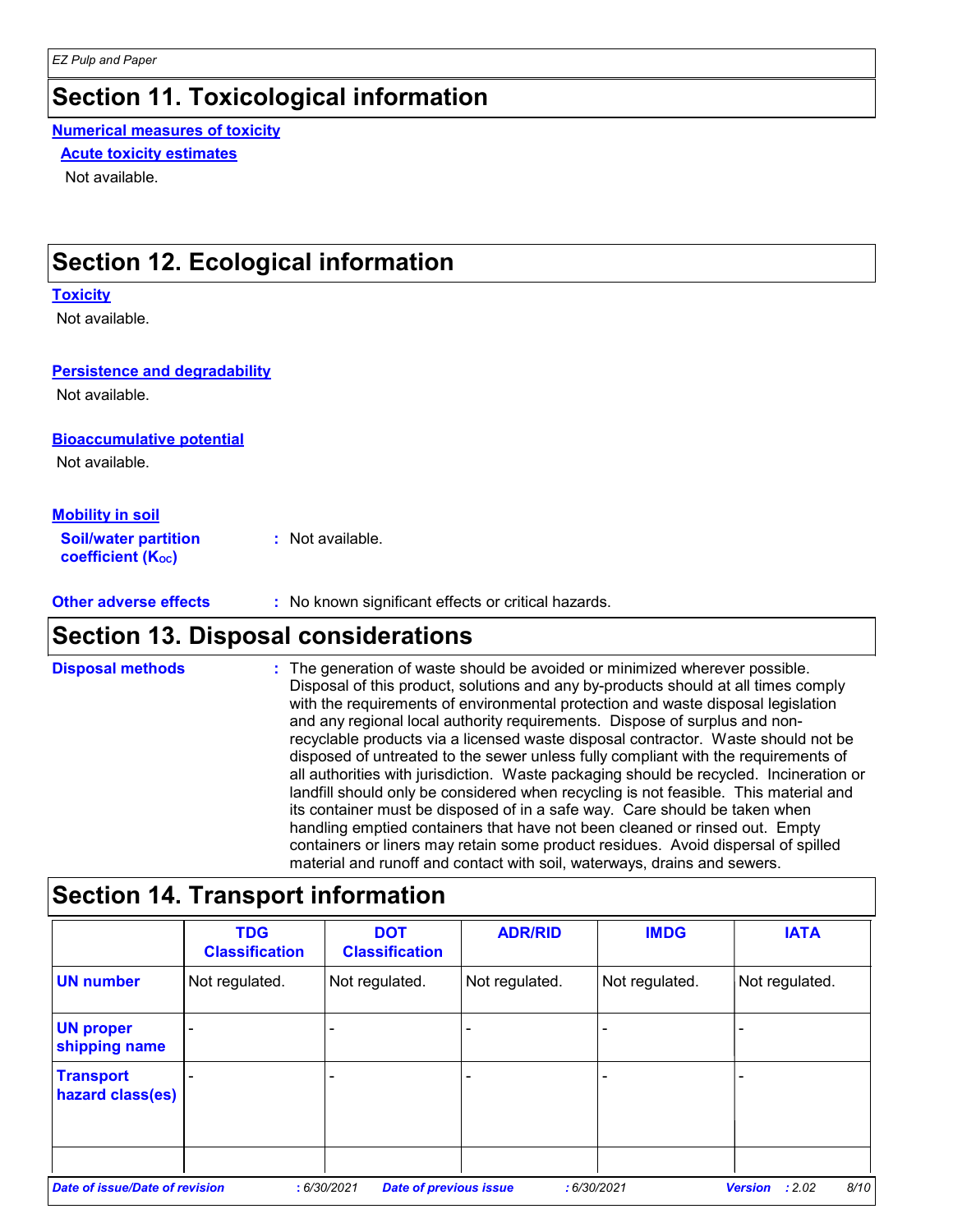# **Section 14. Transport information**

| <b>Packing group</b>            | <b>.</b> |     |     |     |     |
|---------------------------------|----------|-----|-----|-----|-----|
| <b>Environmental</b><br>hazards | No.      | No. | No. | No. | No. |

**Special precautions for user Transport within user's premises:** always transport in closed containers that are **:** upright and secure. Ensure that persons transporting the product know what to do in the event of an accident or spillage.

**Transport in bulk according :** Not available. **to Annex II of MARPOL and the IBC Code**

# **Section 15. Regulatory information**

### **Canadian lists**

- **Canadian NPRI :** None of the components are listed.
- **CEPA Toxic substances :** None of the components are listed.

### **International regulations**

**Chemical Weapon Convention List Schedules I, II & III Chemicals** Not listed.

### **Montreal Protocol**

Not listed.

# **Stockholm Convention on Persistent Organic Pollutants**

Not listed.

### **Rotterdam Convention on Prior Informed Consent (PIC)**

Not listed.

# **UNECE Aarhus Protocol on POPs and Heavy Metals**

Not listed.

### **Inventory list**

| <b>Australia</b>         | : Not determined.                                                                    |
|--------------------------|--------------------------------------------------------------------------------------|
| <b>Canada</b>            | : All components are listed or exempted.                                             |
| <b>China</b>             | Not determined.                                                                      |
| <b>Europe</b>            | : At least one component is not listed.                                              |
| <b>Japan</b>             | : Japan inventory (ENCS): Not determined.<br>Japan inventory (ISHL): Not determined. |
| <b>Malaysia</b>          | : Not determined                                                                     |
| <b>New Zealand</b>       | : Not determined.                                                                    |
| <b>Philippines</b>       | : Not determined.                                                                    |
| <b>Republic of Korea</b> | : Not determined.                                                                    |
| Taiwan                   | : Not determined.                                                                    |
| <b>Thailand</b>          | Not determined.                                                                      |
| <b>Turkey</b>            | : Not determined.                                                                    |
| <b>United States</b>     | All components are listed or exempted.                                               |
| <b>Viet Nam</b>          | Not determined.                                                                      |